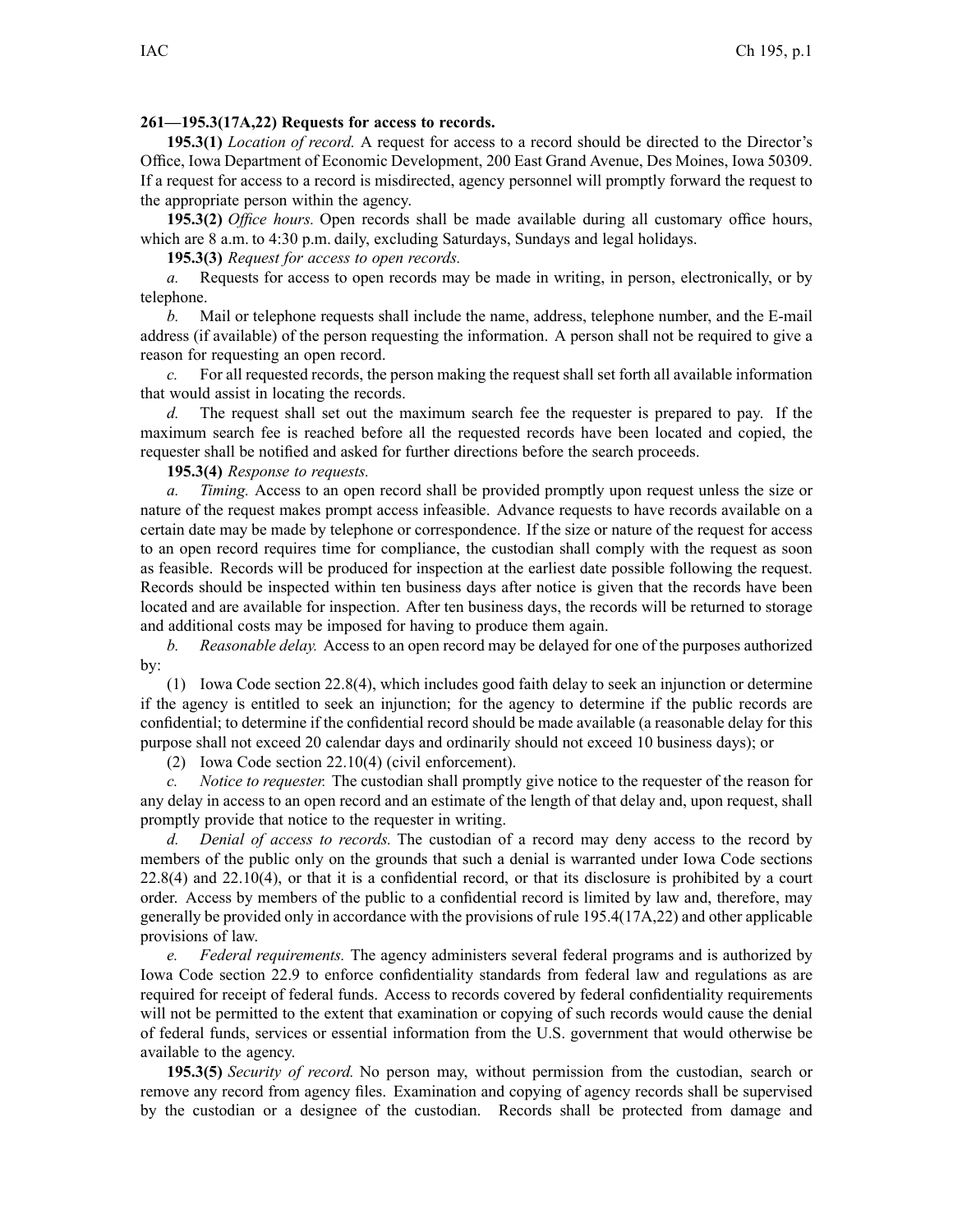disorganization. Individuals will not be given access to the area where the records are kept and will not be permitted to search the files.

**195.3(6)** *Copying.* A reasonable number of copies of an open record may be made in the agency's office. If photocopy equipment is not available in the agency office where an open record is kept, the custodian shall permit its examination in that office and shall arrange to have copies promptly made elsewhere.

**195.3(7)** *Access to records for examination and copying.*

*a. Location.* As specified in Iowa Code section 22.3, the agency will provide <sup>a</sup> suitable place for examination of public records. If it is impracticable to do the work at the agency's office at 200 East Grand Avenue, Des Moines, Iowa, the person desiring to examine or copy shall pay all necessary expenses of providing <sup>a</sup> place for the work. All expenses of the work shall be paid by the person desiring to examine or copy the records.

*b. Paper files.* Hard copies of public records will be made available for examination and copying.

*c. Electronic files.* The agency will take reasonable stepsto provide on-site accessto electronically stored public records. To the extent the agency's technology permits, electronic records, including E-mail, will be made available through <sup>a</sup> secure, on-site computer terminal. If <sup>a</sup> requester prefers, copies of electronic records located during <sup>a</sup> records search will be provided and copying fees will apply.

*d. Data processing software.* Reserved.

*e. Tapes.* Public records maintained in the form of cassette, videotape or similar form are available for public examination. Upon request, copies of tapes will be made available, and the individual requesting the tape will bear all actual costs of copying.

*f. Mixed records.* If <sup>a</sup> record contains both public and confidential information, the agency will remove the confidential material before making it available for examination or copying. For paper files, <sup>a</sup> copy of the original will be made and the confidential material will be marked out. Copying fees will apply. For electronic files, if the agency is technologically able to block access to fields containing confidential materials, records will be made available as described in paragraph 195.3(7)*"c"* above.

**195.3(8)** *Fees.*

*a. When charged.* The agency may charge fees in connection with the examination, search, retrieval, restoration or copying of records. To the extent permitted by applicable provisions of law, the paymen<sup>t</sup> of fees may be waived in the case of small requests of ten or fewer copies when the imposition of fees is inequitable or when <sup>a</sup> waiver is in the public interest.

*b. Copying, faxing and postage costs.* Price schedules for published materials and for photocopies of records supplied by the agency shall be prominently posted in agency offices. Copies of records may be made by or for members of the public on agency photocopy machines or from electronic storage systems at cost as determined and posted in agency offices by the custodian. When the mailing of copies of records is requested, the actual costs of such mailing may also be charged to the requester. Actual costs to fax <sup>a</sup> document may also be charged to the requester.

*c. Search and supervisory fee.* An hourly fee may be charged for actual agency expenses in searching for, and supervising the examination and copying of, requested records when the time required is in excess of one hour. The fee shall be based upon the pay scale of the employee involved and other actual costs incurred. The agency shall pos<sup>t</sup> in agency offices the hourly fees to be charged in routine cases for search and supervision of records. The agency shall give advance notice to the requester if it will be necessary to use an employee with <sup>a</sup> higher hourly wage in order to find or supervise the examination and copying of particular records in question, and shall indicate the amount of that higher hourly wage to the requester.

*d. Computer-stored information.* All costs (including staff time) for retrieval, restoration and copying of information stored in electronic storage systems will be charged to the requester.

*e. Advance deposits.*

(1) When the estimated total fee chargeable under this subrule exceeds \$25, the custodian may require <sup>a</sup> requester to make an advance paymen<sup>t</sup> to cover all or <sup>a</sup> par<sup>t</sup> of the estimated fee.